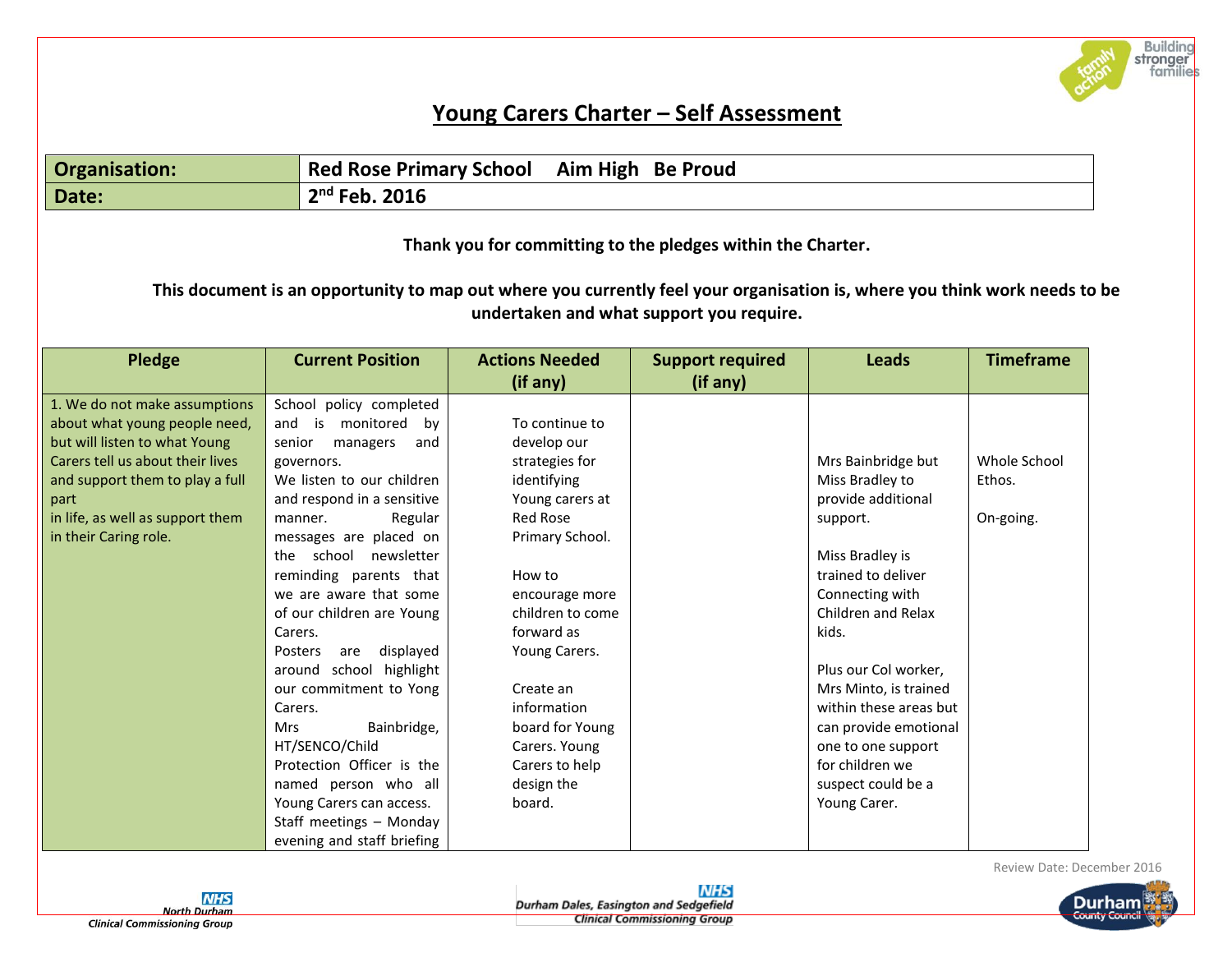|                                    | every Friday enable Mrs        |                            |                         |                 |                 |
|------------------------------------|--------------------------------|----------------------------|-------------------------|-----------------|-----------------|
|                                    | Bainbridge<br>share<br>to      |                            |                         |                 |                 |
|                                    | information to all staff. In   |                            |                         |                 |                 |
|                                    | addition staff can share       |                            |                         |                 |                 |
|                                    | their concerns.                |                            |                         |                 |                 |
|                                    | Support staff have been        |                            |                         |                 |                 |
|                                    | deliver<br>trained<br>to       |                            |                         |                 |                 |
|                                    | "Connecting<br>with            |                            |                         |                 |                 |
|                                    | Children and Relax Kids        |                            |                         |                 |                 |
|                                    | therapy."                      |                            |                         |                 |                 |
|                                    | Create an information          |                            |                         |                 |                 |
|                                    | board for Young Carers.        |                            |                         |                 |                 |
|                                    |                                |                            |                         |                 |                 |
|                                    | Whole school policy            | <b>ACTION</b>              | <b>SUPPORT</b>          | <b>LEADS</b>    | <b>TIME</b>     |
|                                    | exists at Red Rose             |                            |                         |                 |                 |
|                                    | Primary School-                | Induction evening for      |                         |                 |                 |
|                                    | monitored by Governors         | reception intake make      | Need contact details of | Senior managers | June 2016       |
|                                    | and senior managers.           | information available to   | guest speakers who      |                 |                 |
| 2. We encourage young people       | As Headteacher, I              | all new parents.           | could assist us.        |                 |                 |
| to tell us that they have a caring | manage our schools             |                            |                         |                 |                 |
| role and will support those who    | support for Young Carers       | Highlight the main         |                         |                 |                 |
| come forward.                      | and review their daily         | contact person:            |                         |                 |                 |
|                                    | requirements and needs.        |                            |                         |                 |                 |
|                                    | This is reviewed daily,        | Mrs S. Bainbridge          |                         |                 |                 |
|                                    | weekly, termly.                | Head teacher/Senco.        |                         |                 |                 |
|                                    | Our Meet and Greet             |                            |                         |                 |                 |
|                                    | Sessions, each morning,        | Invite guest speakers into |                         |                 |                 |
|                                    | ensure support staff and       | school to share their own  |                         |                 | Summer term     |
|                                    | senior managers are            | personal experiences.      |                         |                 | 2016            |
|                                    | available to monitor           | (Assembly presentation)    |                         |                 |                 |
|                                    | access into school, late       |                            |                         |                 |                 |
|                                    | arrivals and pupil             |                            |                         |                 |                 |
|                                    | absence-sometimes this         | Ensure at least one whole  |                         |                 |                 |
|                                    | is the initial trigger.        | school assemble is         |                         |                 | <b>Starting</b> |
|                                    | Mrs Minto, COL worker,         | delivered each half term   |                         |                 | Summer term     |
|                                    | provides emotional             | highlighting Young Carers. |                         |                 | 2016            |
|                                    | support to target<br>children. | Add assemble themes to     |                         |                 |                 |
|                                    | HT/Senco makes direct          | termly diary dates so all  |                         |                 |                 |
|                                    | referrals.                     | staff are aware of them    |                         |                 |                 |
|                                    |                                | all.                       |                         |                 |                 |
|                                    | Miss Bradley and Ms            |                            |                         |                 |                 |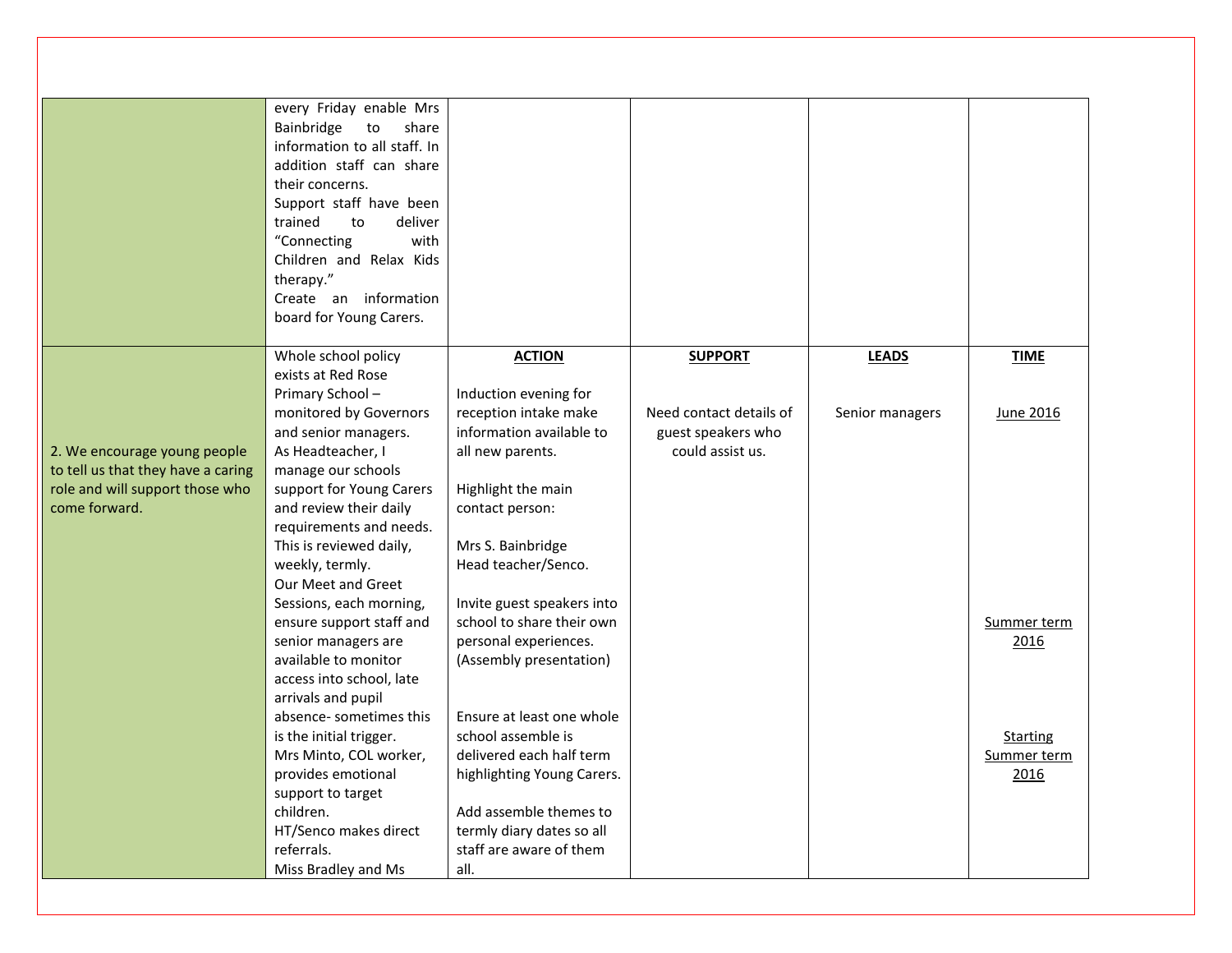| 3. We can identify young people<br>in our organisation who have<br>told us they are young carers. | Kendal provide excellent<br>emotional and medical<br>support. Once again<br>HT/Senco makes direct<br>referrals.<br>Posters displayed around<br>school relating to young<br>carers.<br>Regular information is<br>added to newsletters.<br>Information added to<br>web site regarding Young<br>Carers;<br>Yes, due to our excellent<br>relationship with parents.<br>We have an open door<br>policy.<br>Meet and Greet sessions.<br>Extended support is<br>provided by the senior<br>leadership team e.g.<br>home visits, transport<br>home, and chair meetings<br>in school.<br>Team around the family<br>meetings provide<br>additional information.<br>Access to homework club<br>is monitored and Young<br>Carers can access this<br>provision. | Create an emotional drop<br>in/counselling service<br>during the lunch break -<br>once a week.<br>Miss Bradley/Mrs<br>Bainbridge to support this<br>provision.<br><b>Action</b><br><b>After information is</b><br>shared with senior<br>managers regarding<br><b>Young Cares information</b><br>will then be added to our<br>Young Carers, Register.<br><b>Record progress and</b><br>therapy received. | <b>Support</b> | Leads<br>Head teacher<br>Senior managers | Starting after<br>Feb. half term<br>2016<br>Timescale<br>Will be in place<br>by Feb. half<br>term 2016<br>On-going. |
|---------------------------------------------------------------------------------------------------|---------------------------------------------------------------------------------------------------------------------------------------------------------------------------------------------------------------------------------------------------------------------------------------------------------------------------------------------------------------------------------------------------------------------------------------------------------------------------------------------------------------------------------------------------------------------------------------------------------------------------------------------------------------------------------------------------------------------------------------------------|---------------------------------------------------------------------------------------------------------------------------------------------------------------------------------------------------------------------------------------------------------------------------------------------------------------------------------------------------------------------------------------------------------|----------------|------------------------------------------|---------------------------------------------------------------------------------------------------------------------|
| 4. We have identified<br>member(s) of staff                                                       | Mrs Bainbridge (Head<br>teacher is the lead                                                                                                                                                                                                                                                                                                                                                                                                                                                                                                                                                                                                                                                                                                       | <b>Action</b>                                                                                                                                                                                                                                                                                                                                                                                           | Support        | Leads                                    | <b>Timescale</b>                                                                                                    |
| who are responsible for                                                                           | professional.                                                                                                                                                                                                                                                                                                                                                                                                                                                                                                                                                                                                                                                                                                                                     | To ensure all staff                                                                                                                                                                                                                                                                                                                                                                                     |                | <b>Head teacher</b>                      | On-going and in                                                                                                     |
| ensuring that                                                                                     | <b>COL worker: Mrs Minto</b>                                                                                                                                                                                                                                                                                                                                                                                                                                                                                                                                                                                                                                                                                                                      | receive the required                                                                                                                                                                                                                                                                                                                                                                                    |                | Senior manager                           | many areas this                                                                                                     |
| Young carers in our organisation                                                                  | provides emotional                                                                                                                                                                                                                                                                                                                                                                                                                                                                                                                                                                                                                                                                                                                                | support and training.                                                                                                                                                                                                                                                                                                                                                                                   |                |                                          | is already in                                                                                                       |
| are supported and able to                                                                         | support.                                                                                                                                                                                                                                                                                                                                                                                                                                                                                                                                                                                                                                                                                                                                          |                                                                                                                                                                                                                                                                                                                                                                                                         |                |                                          | place.                                                                                                              |
| access help.                                                                                      | Miss Bradley trained to<br>deliver Connecting to                                                                                                                                                                                                                                                                                                                                                                                                                                                                                                                                                                                                                                                                                                  |                                                                                                                                                                                                                                                                                                                                                                                                         |                |                                          |                                                                                                                     |
|                                                                                                   | Children/Relax Kids.                                                                                                                                                                                                                                                                                                                                                                                                                                                                                                                                                                                                                                                                                                                              |                                                                                                                                                                                                                                                                                                                                                                                                         |                |                                          |                                                                                                                     |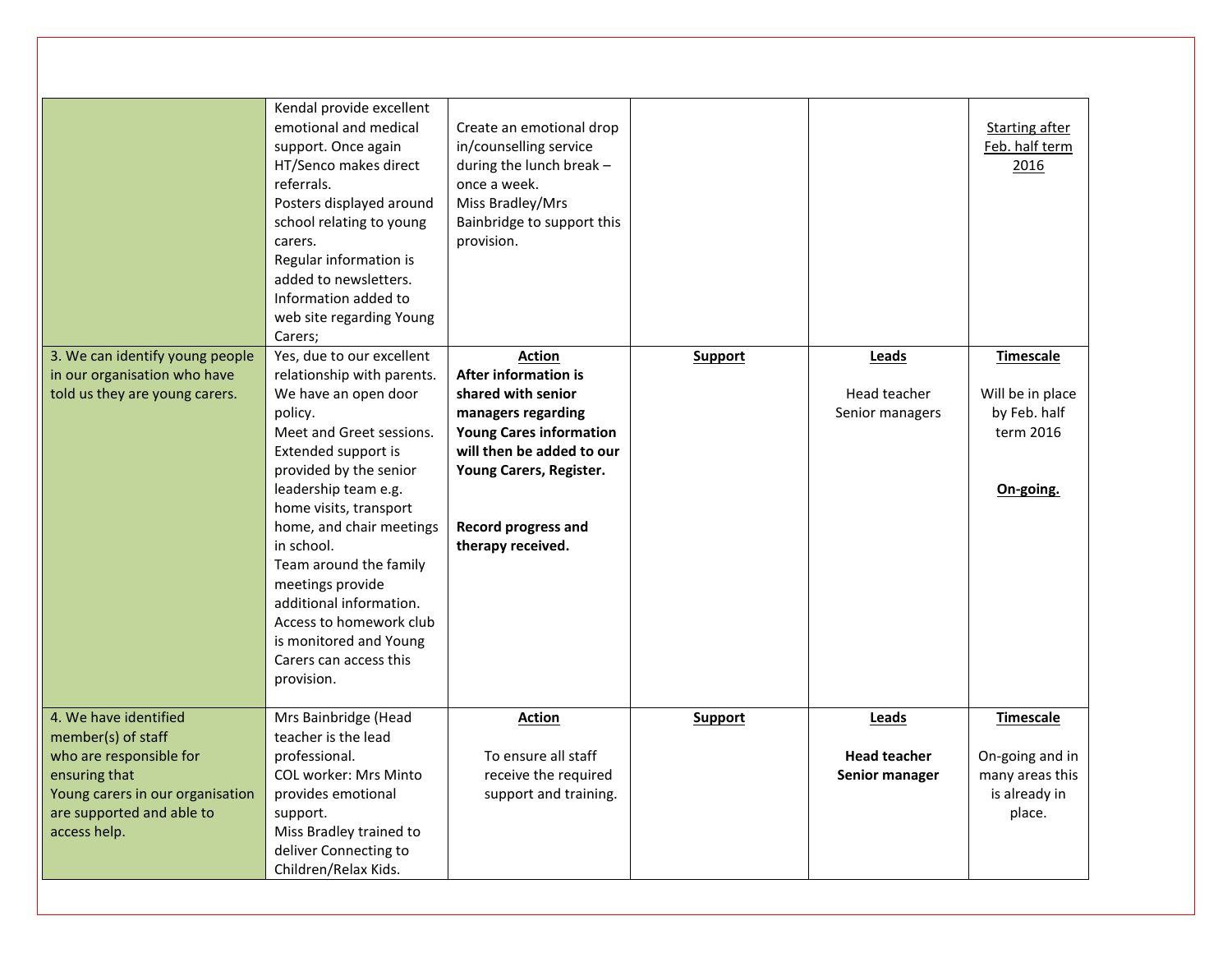|                                                                                                                                                                                                                         | School nurse: Mrs Scott                                                                                                                                                                                                                                                                                                     |                                                                                                                                                                                                                                                                           |                |                                                                                                |                                                                      |
|-------------------------------------------------------------------------------------------------------------------------------------------------------------------------------------------------------------------------|-----------------------------------------------------------------------------------------------------------------------------------------------------------------------------------------------------------------------------------------------------------------------------------------------------------------------------|---------------------------------------------------------------------------------------------------------------------------------------------------------------------------------------------------------------------------------------------------------------------------|----------------|------------------------------------------------------------------------------------------------|----------------------------------------------------------------------|
| 5. Young people have helped us<br>design a policy showing how our<br>organisation will support young<br>carers.                                                                                                         | Policy was constructed<br>but we need to<br>incorporate pupil's views.<br>This is an area in which<br>we require further work.                                                                                                                                                                                              | Action<br>Once we have our Young<br>carers group up and<br>running then I feel we will<br>be in a stronger position<br>to incorporate their<br>views.<br>Review next year as part<br>of the annual policy<br>review.                                                      | <b>Support</b> | Leads<br>Further work is<br>required within this<br>area.<br>Head teacher<br>Young Cares Group | December 2016<br>to review policy<br>and incorporate<br>pupil voice. |
| 6. We are working to ensure<br>that all<br>other policies are designed<br>taking into consideration and<br>giving recognition to<br>what young people do in their<br>caring role?                                       | When writing policies all<br>staff need to add a<br>statement relating to<br>Young Carers.<br>In addition, adaptations<br>need to be considered in<br>relation to how they<br>access various aspects of<br>the curriculum if<br>adaptations are required.                                                                   | Action:<br>To incorporate a Young<br>Carer's Statement in all<br>school policies.                                                                                                                                                                                         | <b>Support</b> | Leads<br><b>Headteacher</b><br><b>Senior Managers</b><br><b>Subject leaders</b>                | Summer 2016                                                          |
| 7. We ensure that everything<br>young<br>people tell us about their caring<br>responsibilities stays private and<br>confidential unless we have<br>their<br>permission to share, they are<br>unsafe or at risk of harm. | This is our whole school<br>policy.<br>Reviewed by governors<br>and senior managers.<br>Safeguarding training<br>completed regularly.<br>Level 2 Safeguarding<br>completed by Mrs<br>Bainbridge Headteacher<br>and Mrs Brinton Deputy<br>Headteacher.<br>Excellent relationship<br>exists with all our pupils<br>and staff. | Action:<br>Young carers can be<br>anxious that staff may<br>discuss their situation in<br>front of others.<br>Respect a child's view.<br>Respect a child's home<br>situation.<br>Review our<br>confidentiality policy and<br>create consent to share<br>information form. | Support        | Leads<br>Head teacher<br>Senior leadership<br>Team<br>Young Carer's<br>Committee               | Spring term<br>2016.                                                 |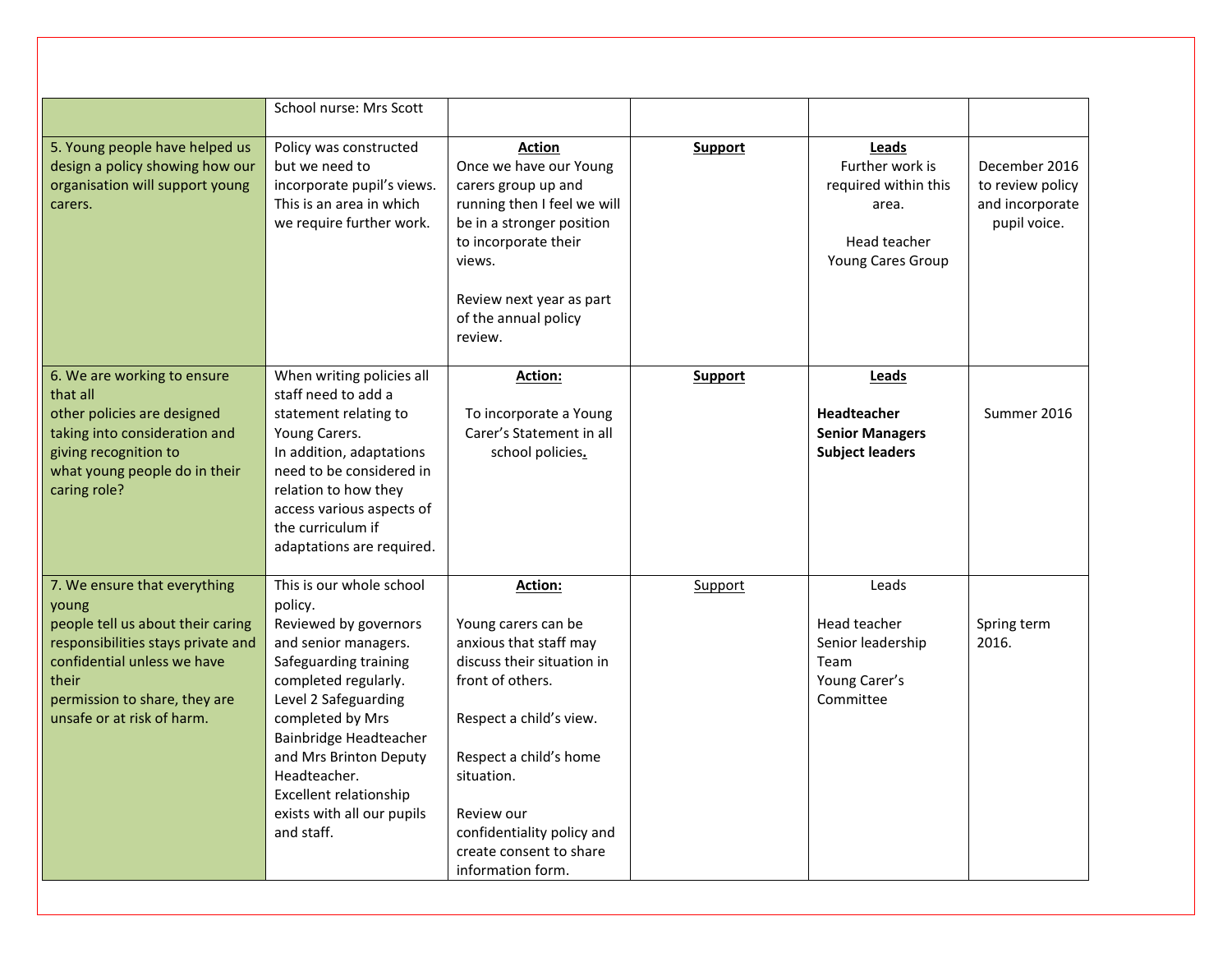|                                                                                                                                                                                                            |                                                                                                                                                                                                                                                                                                                                                                                                                                                                                                                                                     | Remind staff at Whole<br>School briefing that<br>information which is<br>shared should be handled<br>confidentially and not be<br>gossiped outside out<br>school. (Setting out<br>professional standards.<br>To all staff)                                                                                                                  |                |                                                   |                      |
|------------------------------------------------------------------------------------------------------------------------------------------------------------------------------------------------------------|-----------------------------------------------------------------------------------------------------------------------------------------------------------------------------------------------------------------------------------------------------------------------------------------------------------------------------------------------------------------------------------------------------------------------------------------------------------------------------------------------------------------------------------------------------|---------------------------------------------------------------------------------------------------------------------------------------------------------------------------------------------------------------------------------------------------------------------------------------------------------------------------------------------|----------------|---------------------------------------------------|----------------------|
| 8. We make arrangements for<br>all our staff, who may come into<br>contact with young<br>people who are carers, to be<br>aware of the<br>issues and also be aware of any<br>special arrangements in place. | Staff meetings<br>incorporate key<br>information.<br>Senior management<br>meetings provide an ideal<br>opportunity to share<br>information regarding<br>individual cases and<br>adaptations that are in<br>place.<br>Whole school briefing<br>sessions, every Friday,<br>provides our school with<br>an opportunity to<br>discuss/share/gather<br>information about<br>specific cases.<br>Plus access to additional<br>clubs can be and is made<br>available such as the<br>homework club.<br>Strengthen our links with<br>The Bridge Young Carers. | <b>Action</b><br>Continue with whole<br>school briefing.<br>Head teacher and senior<br>managers to provide<br>support for carers during<br>the lunch time sessions<br>and break times.<br>Add information sharing<br>sessions with senior<br>manager - Wednesday<br>evening.<br>Link up with the Bridge<br>Young Carers/families<br>termly. | <b>Support</b> | Leads<br>Head teacher<br>Senior managers<br>SENCO | Summer term<br>2016. |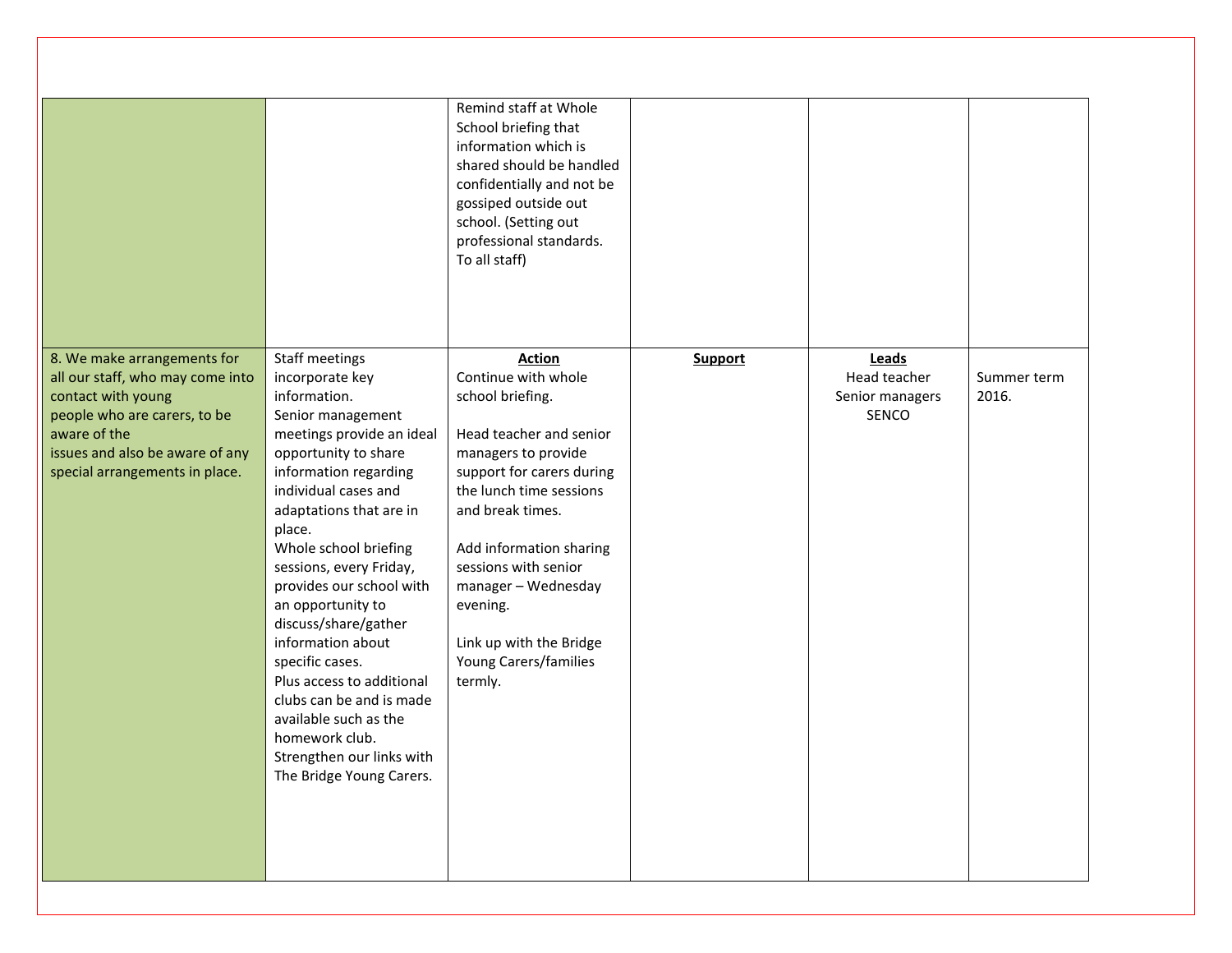| 9. We try to make sure that<br>young carers can be contacted<br>or make contact with people<br>they are caring for.                                                                                                                                           | Posters displayed around<br>school highlighting<br>named contact.<br>Web site information<br>names contact.<br>Plus all senior managers<br>have laminated contact<br>cards which may be<br>required.<br>Plus the construction of A<br>Young Carers Information<br>Board.<br>Meet regularly with<br>Young Carers.                                                                                                                                                                                                                                     | <b>Action</b><br>Notice board<br>constructed.<br>A team of Young Carers<br>created.                                                                           | <b>Support</b> | Leads<br>Headteacher                                       | Spring term<br>2016 |
|---------------------------------------------------------------------------------------------------------------------------------------------------------------------------------------------------------------------------------------------------------------|------------------------------------------------------------------------------------------------------------------------------------------------------------------------------------------------------------------------------------------------------------------------------------------------------------------------------------------------------------------------------------------------------------------------------------------------------------------------------------------------------------------------------------------------------|---------------------------------------------------------------------------------------------------------------------------------------------------------------|----------------|------------------------------------------------------------|---------------------|
| 10. We agree arrangements<br>with individual<br>young people, based on their<br>personal circumstances, which<br>recognises that they may have<br>to arrive late or leave early<br>but also ensures that we know<br>where they are and that they<br>are safe. | Head teacher, Senior<br>leaders and governing<br>body understand issues<br>relating to young carers<br>and their families.<br>A whole school approach.<br>We, as a school, make<br>adaptations based on the<br>pupils needs. This<br>approach does not apply<br>to just young cares but<br>the whole school<br>community.<br>We, as a senior<br>leadership team, offer<br>support with home<br>school transport,<br>breakfast, toast for later<br>arrivals, VIP passes for<br>pupils who require<br>additional activities<br>during lunch and break- | <b>Action</b><br>Continue to strengthen<br>the practice we already<br>have in place.<br>Continue and develop<br>CPD for support staff and<br>senior managers. | Support        | Leads<br>Mrs Bainbridge<br>Head teacher<br>Senior managers | On-going            |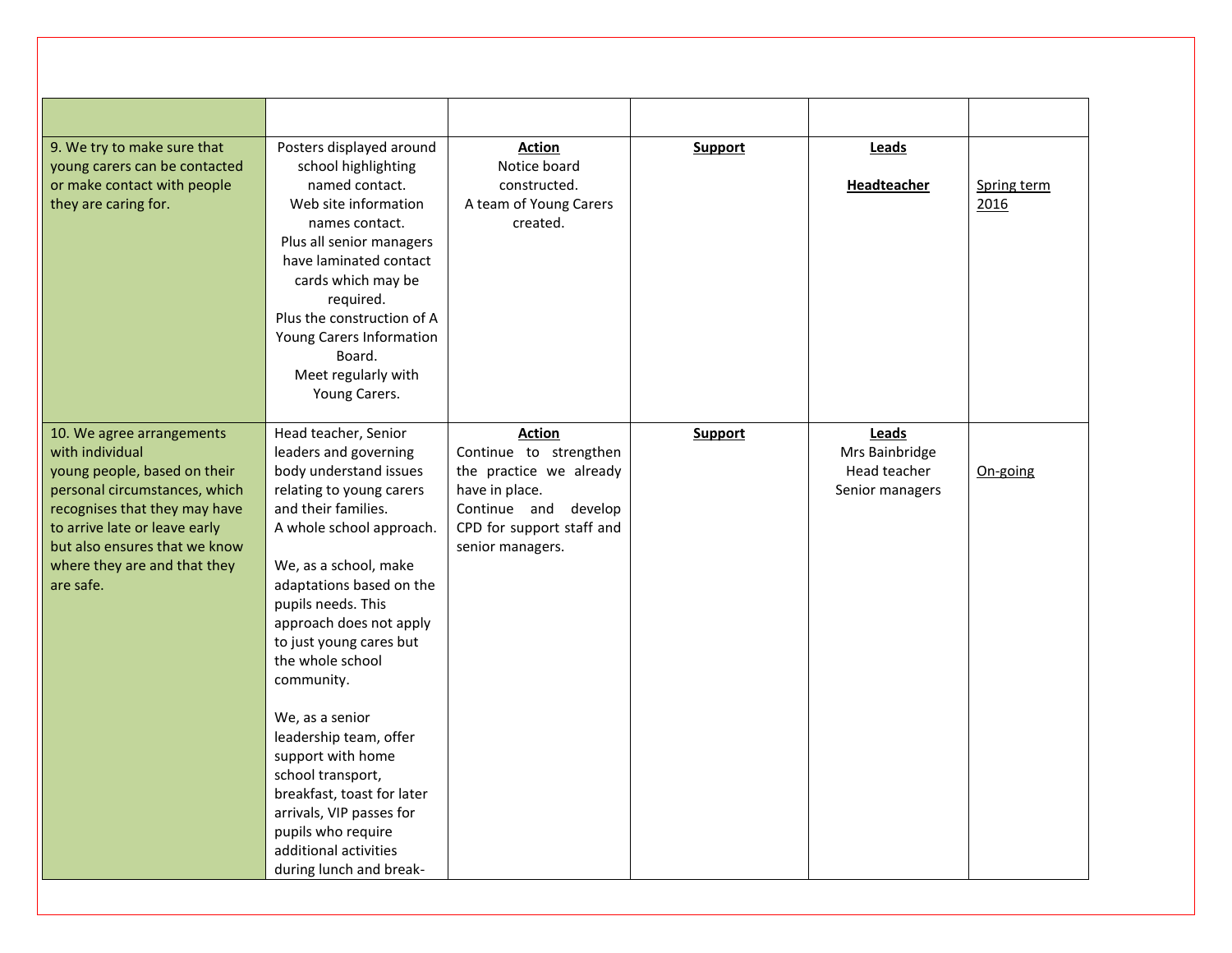|                                                                                                                                        | times.<br>Pupils are directed to<br>spend time with COL<br>worker, Mrs Minto, for 10<br>minutes catch<br>up/emotional support.<br>If additional emotional<br>support is required then<br>senior managers and<br>head teacher direct pupils<br>to specific staff.<br>Detachment issues: Mrs<br>Robinson/Miss Bradley.<br>Connecting with children:<br>Miss Bradley/Mrs<br>Laws/Mrs Minto.<br>Special tasks are<br>presented to<br>children/young carers<br>during lunch break. |                                                                                                                                                                                                        |                |                                                                               |          |
|----------------------------------------------------------------------------------------------------------------------------------------|-------------------------------------------------------------------------------------------------------------------------------------------------------------------------------------------------------------------------------------------------------------------------------------------------------------------------------------------------------------------------------------------------------------------------------------------------------------------------------|--------------------------------------------------------------------------------------------------------------------------------------------------------------------------------------------------------|----------------|-------------------------------------------------------------------------------|----------|
| 11 When young carers need<br>extra help<br>and support we will help find<br>this extra<br>help and check with them how it<br>has gone. | Yes.<br>Approach is the same as<br>above.<br>After sessions delivered<br>to pupils senior managers<br>review impact.<br>Pupils will be directed to<br>specific adults.                                                                                                                                                                                                                                                                                                        | <b>Action</b><br>Head teacher and senior<br>managers to direct<br>appropriate support for<br>young Carers.<br><b>Miss</b><br><b>Bradley</b><br>Mrs Laws<br>Mrs Minto<br>The Bridges<br>School<br>nurse | <b>Support</b> | Leads<br>Head teacher<br><b>Senior Managers</b><br>Governors<br>Support staff | On-going |
| 12. We will work with other                                                                                                            |                                                                                                                                                                                                                                                                                                                                                                                                                                                                               | <b>Action</b>                                                                                                                                                                                          | <b>Support</b> | <b>Leads</b>                                                                  |          |
| organisations                                                                                                                          | All senior managers have                                                                                                                                                                                                                                                                                                                                                                                                                                                      |                                                                                                                                                                                                        |                | <b>Head teacher</b>                                                           | On-going |
| to support young carers and                                                                                                            | their own agencies                                                                                                                                                                                                                                                                                                                                                                                                                                                            | To strengthen links with                                                                                                                                                                               |                | <b>Senior managers</b>                                                        |          |
| their family                                                                                                                           | contact cards which                                                                                                                                                                                                                                                                                                                                                                                                                                                           | agencies we already work                                                                                                                                                                               |                |                                                                               |          |
| including contributing to                                                                                                              | speeds up access to                                                                                                                                                                                                                                                                                                                                                                                                                                                           | with.                                                                                                                                                                                                  |                |                                                                               |          |
| assessments                                                                                                                            | appropriate agencies.                                                                                                                                                                                                                                                                                                                                                                                                                                                         | To extend our                                                                                                                                                                                          |                |                                                                               |          |